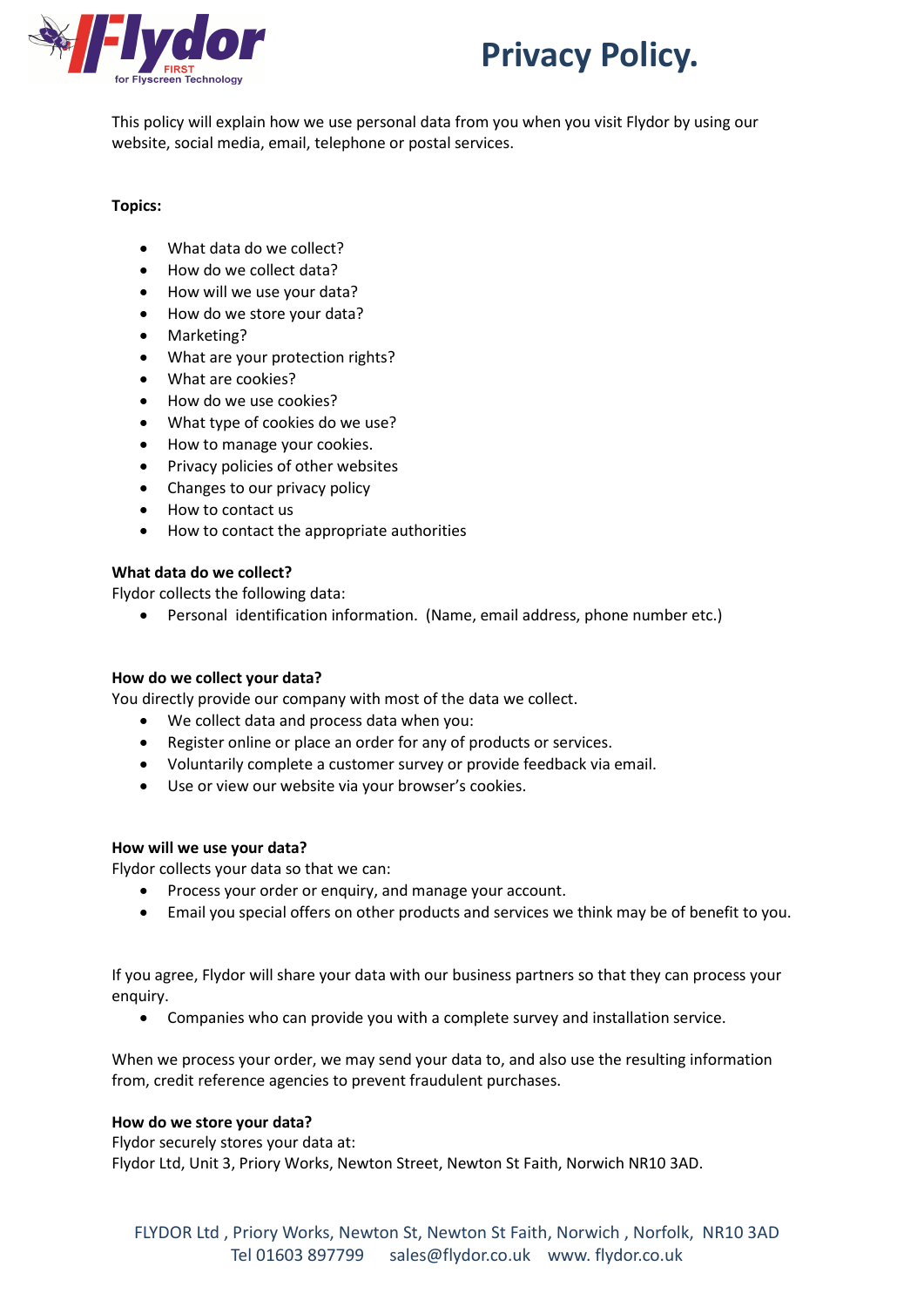

# **Privacy Policy. (con)**

- Your data is stored electronically and by manual filing systems.
- Access to data is restricted to appropriately trained personnel only.
- All computer systems are password protected and manual filing systems are secured by lock and key.

Flydor will keep your data indefinitely whilst your account remains active, or for single "one off" orders, your data will be kept for a maximum of Five years for purposes of product guarantee. For general enquiries your data will be destroyed or deleted after two years.

# **Marketing**

Flydor would like to send you information about products and services of ours that we think you may like. Your data is not shared with other third party companies for marketing purposes.

- If you have agreed to receive marketing, you may always opt out at a later date.
- You have the right at any time to stop our company from contracting you for marketing purposes.
- If you no longer wish to be contacted for marketing purposes, please inform us by any of the contacting means listed at the end of the Policy.

# **What are your data protection rights?**

Flydor would like to make sure you are fully aware of all of your data protection rights. Every user is entitled to the following:

*The right to access* - You have the right to request Flydor for copies of your personal data. We may charge you a small fee for this service.

*The right to rectification* - You have the right to request that Flydor correct any information you believe is inaccurate. You also have the right to request that Flydor complete any information you believe e is incomplete.

*The right of erasure* -You have the right to request that Flydor erase your personal data, under certain conditions.

*The right to restrict processing* - You have the right to request that Flydor restrict the processing of your personal data, under certain conditions.

*The right to object to processing* - You have the right to object to Flydor processing your personal data, under certain conditions.

*The right to data portability* - You have the right to request that Flydor transfer the data they have collected to another organization, or directly to you, under certain conditions.

If you make a request, Flydor has one month to respond to you. If you would like to exercise any of these rights please contact us by any of the contacting means at the end of this policy.

## **What are Cookies?**

Cookies are text files placed on your computer to collect stan=dard internet log information and visitor behaviour information. When you visit our website, we may collect information from you automatically through cookies or similar technology.

For further information, visit allaboutcookies.org

## **How do Flydor use cookies?**

Flydor uses cookies in a range of ways to improve your experience on our website, including:

• Keeping you signed in